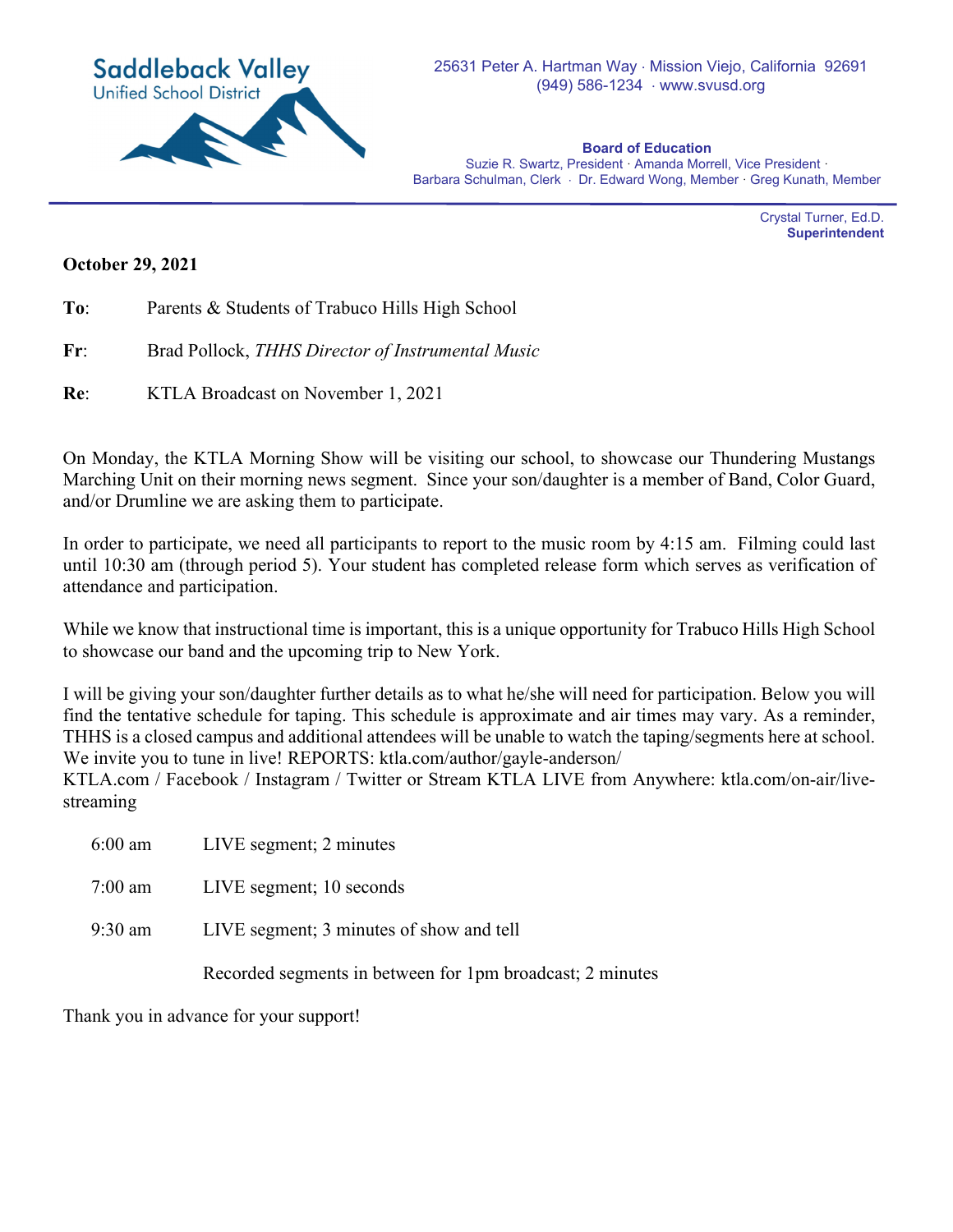## **2021 TRABUCO HILLS HIGH SCHOOL THUNDERING MUSTANGS MARCHING UNIT**



**Support these talented students on their road to perform at the 2021 Macy\*s Thanksgiving Day Parade on Thursday, November 25, 2021**



*GoFundMe Charitable Donation* **[THHSMUSIC.COM/MACYS](http://thhsmusic.com/MACYS)**